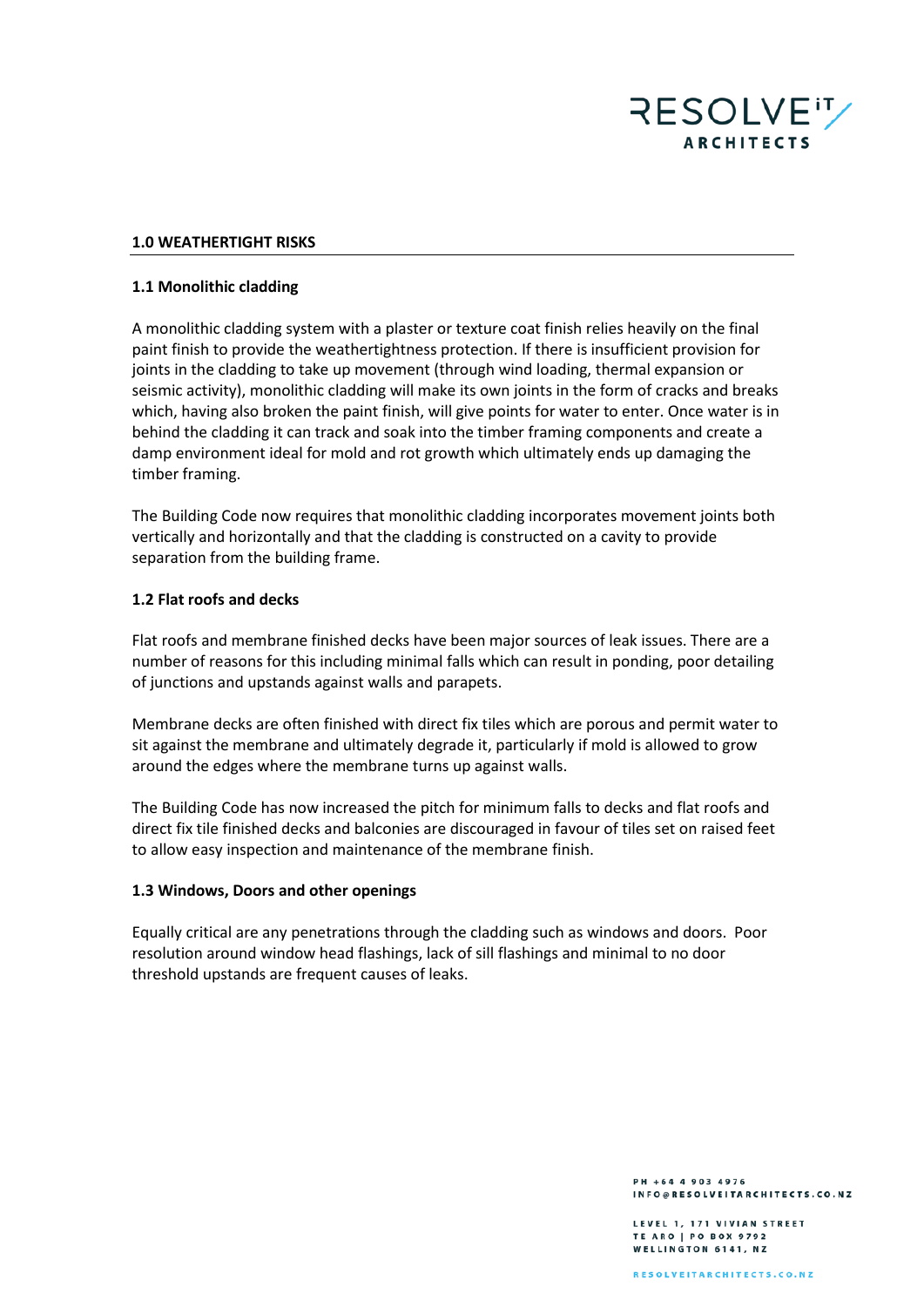

### **2.0 WEATHERTIGHTNESS REMEDIATION WORK**

Major building work is an expensive exercise and none more so than extensive weathertight remediation work which is almost always an unexpected cost not budgeted for under building general maintenance.

To ensure that the building owners money is spent wisely and on the right solution, we at Resolve It Architects have developed the following two stage process for our clients.

### **2.1 STAGE ONE**

The first stage starts with gathering information on the existing building including archive plans, cladding condition reports etc and the preparation of recladding options for review by the building owner.

This stage of the process cumulates in a preliminary assessment of construction cost to give the building owner a good indication of the cost of the proposed cladding remedial works before any serious time or money is committed.

The phases are as follows;

### **2.1.1 PreDesign**

To determine the nature and extent of the weathertightness issues the building owner should first engage an NZIBS registered Building Surveyor to investigate and prepare a report on the building envelope.

Findings from weathertightness investigation report will confirm the scope of the work required.

The predesign phase allows for a review of the archive drawings (generally sourced from the local Council building consent records) combined with visits to site to check how the archive drawings compare to what was actually built.

This will provide the information to prepare "as built" computer drawings which will form the basis of the preliminary, developed and detailed design work for the cladding remediation.

### **2.1.2 Preliminary Design**

The preliminary design phase is the point where recladding options are explored to determine the most efficient way to meet current building code standards and ensure that all identified leaks are resolved.

> PH +64 4 903 4976 INFO@RESOLVEITARCHITECTS.CO.NZ

LEVEL 1, 171 VIVIAN STREET TE ARO | PO BOX 9792 WELLINGTON 6141, NZ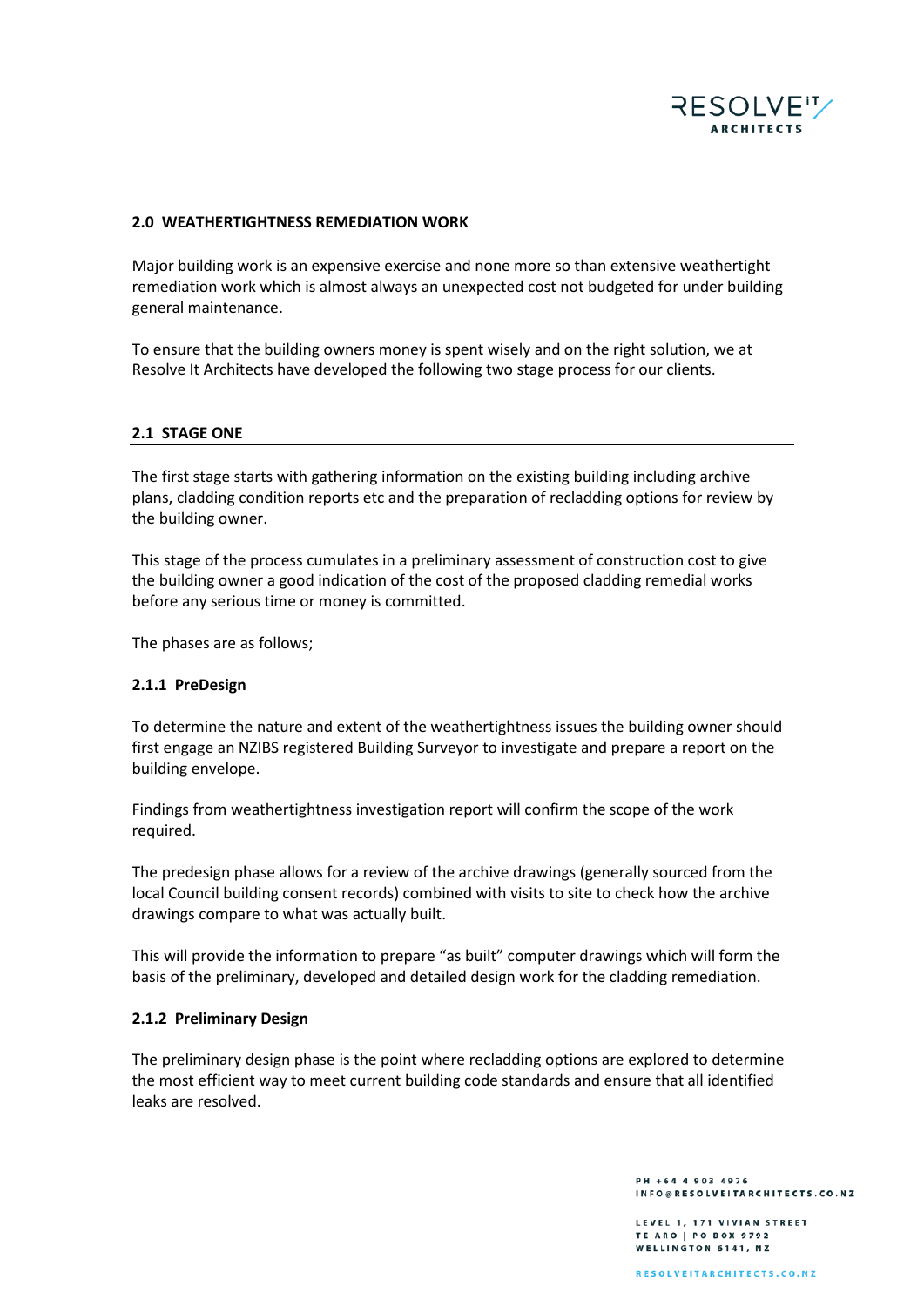

If required, improvements to the overall design of the building can also be considered at this stage. This could include reviewing areas where weathertight risk could be reduced by modifying or eliminating riskier details and could also option changes to cladding types to give the building a fresh new look or to eliminate stigma associated with a particular cladding type.

The result of this phase is a set of base plans and elevations allied with some preliminary details and an outline specification of materials and processes.

## **2.1.3 Preliminary Assesment of Construction Cost**

The preliminary design documentation would form the brief for a Quantity Surveyor to provide a preliminary assessment of construction cost for the remediation work.

The preliminary estimate prepared by the QS will provide a good indication of the likely cost of the weathertightness remedial work before any large sums are expended by the building owner.

This information enables the building owner to make an informed decision about how to proceed and can be used to plan funding for the remedial works.

Often, especially with a multi-unit townhouse complex or a multi storey apartment building, there is the option to stage the remediation work to help spread the costs over a longer period.

## **2.2 STAGE TWO**

Once the decision has been made to proceed further, the following outlines the remaining phases through to completion of the weathertightness remediation work.

### **2.2.1 Developed and Detailed Design**

Once the scope of the remediation work and preliminary cost estimate has been agreed, the developed and detailed design phase allows for the preparation of drawings, specifications and associated documentation sufficient for building consent and tendering purposes.

Other consultants such as a structural engineer may be needed (for instance if there are concerns or issues around a buildings primary structure) and they would be involved at this stage to incorporate their information and drawings as required.

> PH +64 4 903 4976 INFO@RESOLVEITARCHITECTS.CO.NZ

LEVEL 1, 171 VIVIAN STREET TE ARO | PO BOX 9792 WELLINGTON 6141, NZ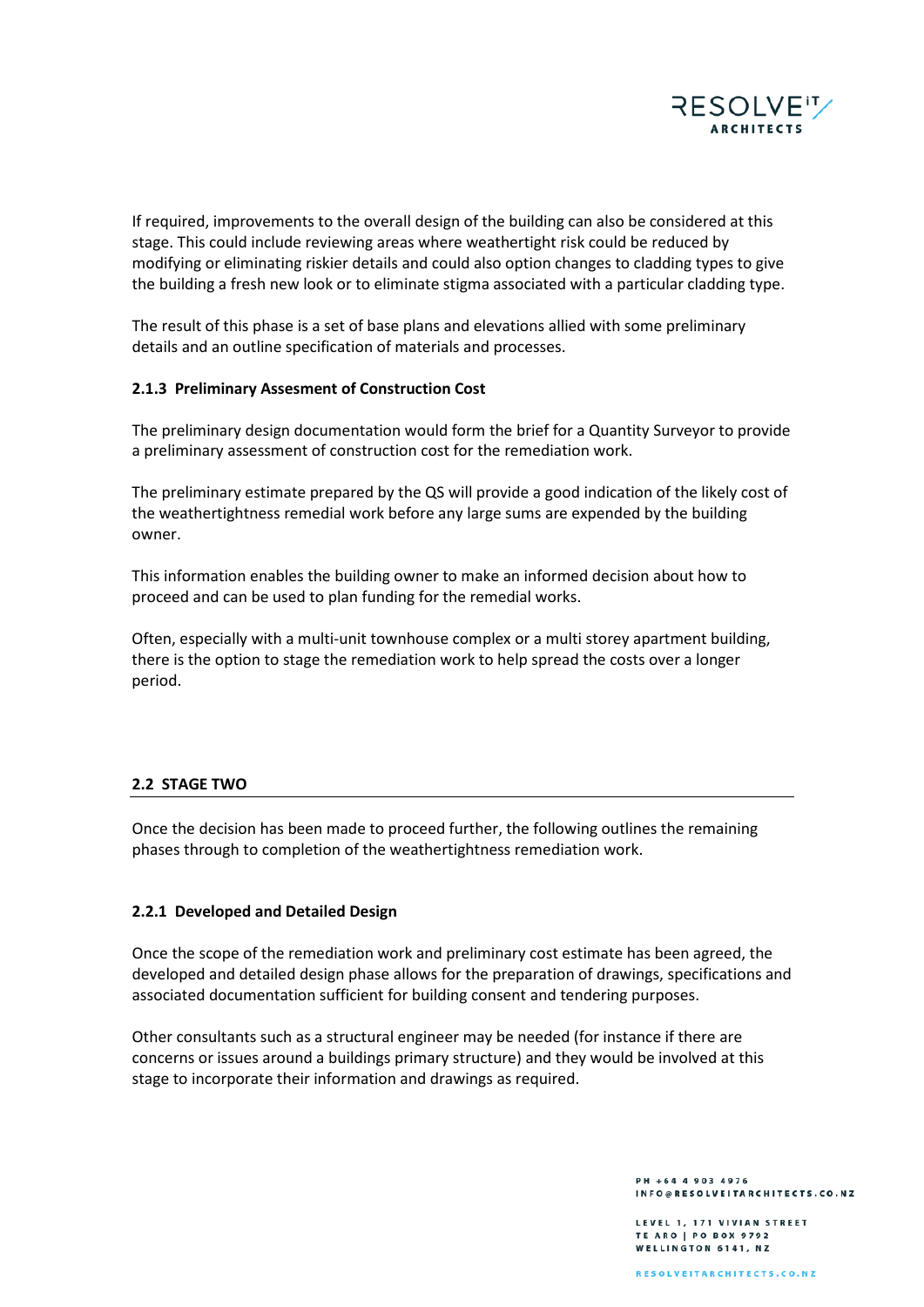

# **2.2.2 Building Consent**

The detailed and developed design package would be incorporated into a building consent application and lodged with the local Council.

As the work is a reclad of an existing building with water ingress issues, a Quality Assurance Plan (QAP) will be required by council as part of any building consent application. The QAP outlines the procedures required for monitoring compliance with design and building code for the cladding removal, timber replacement and recladding during the construciton phase.

# **2.2.3 Tendering**

The detailed and developed design package is sent out to selected contractors with proven experience in weathertight remediation work along with an invitation to tender.

The submitted tenders will be analysed and clarifications sought where required. The tenders would also be compared against the provisional construction cost estimate prepared earlier by the Quantity Surveyor.

Based on the tender information a report is prepared for the building owner comparing each tenders trade breakdown costs with a recommendation to accept one of the tenders.

# **2.2.4 Construction Contract, Contract Administration, Site observation and Quality Assurance**

A construction contract would be established between the successful tenderer and the building owner and a detailed construction programme would be agreed.

Administering the contract would include running regular site meetings, coordinating other consultant's services, tracking building work in relation to programme, assessing main contractor's payment claims, monitoring cost variations and issuing payment schedules.

As part of the Quality Assurance Plan regular audits of work completed would be made at specified stages of the construction to comply with building consent requirements.

Variations to the construction contract are inevitable with building remediation work as the full extent of any potential damage to the building struture and framing cannot be fully verified until the cladding is removed (an allowance would have generally been made for this as a provisional sum).

A certified (NZIBS registered) Weathertightness Surveyor would be engaged to review the exposed timber framing to determine framing damaged enough to warrant replacement and specify treatment for any framing remaining in place. Following a second visit to view the completed remedial work to the framing, a timber remediation certificate will be issued for inclusion in the package for building Code of Compliance.

> PH +64 4 903 4976 INFO@RESOLVEITARCHITECTS.CO.NZ

LEVEL 1, 171 VIVIAN STREET TE ARO | PO BOX 9792 WELLINGTON 6141, NZ